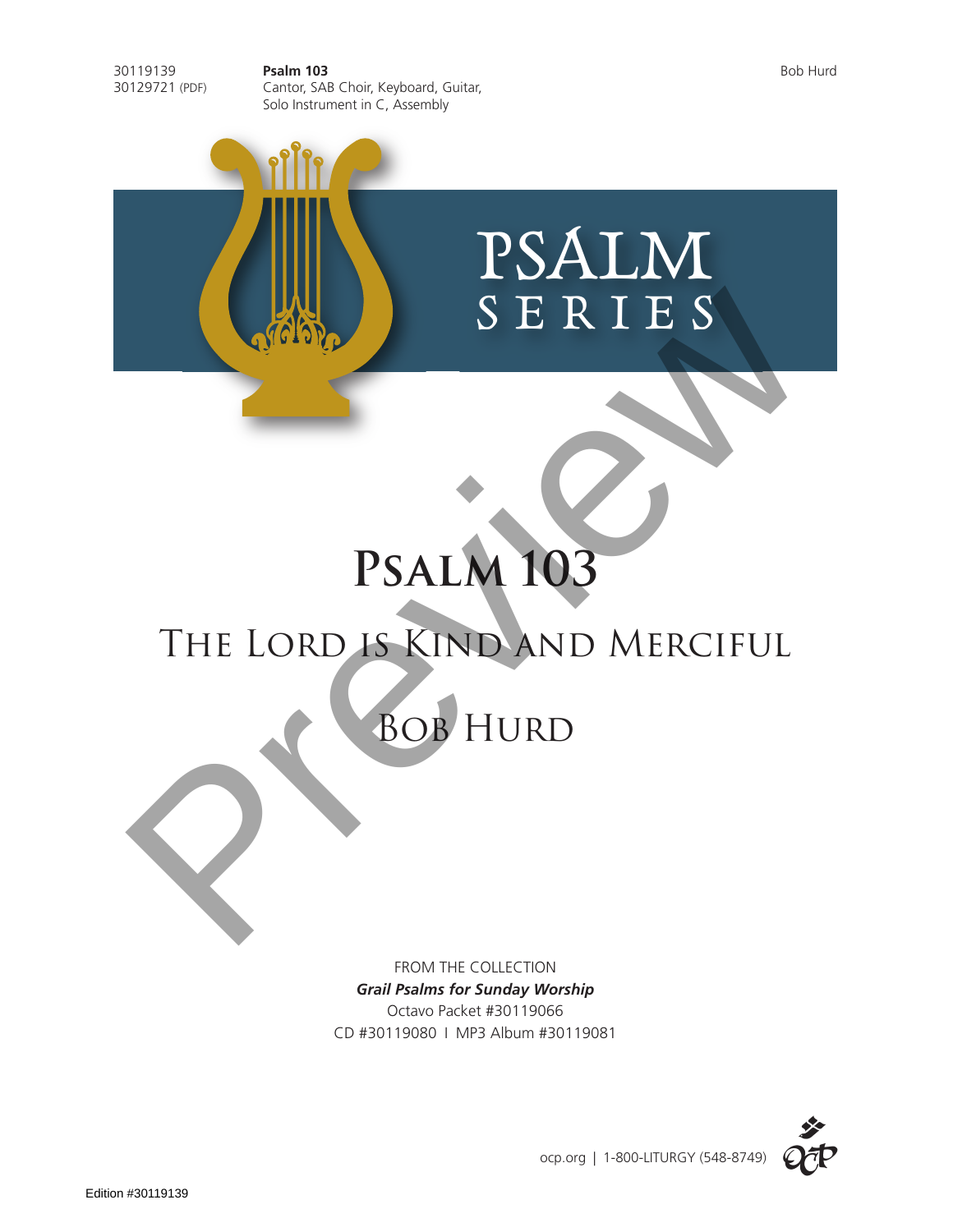Psalm 103:1–2, 3–4, 6–7, 8, 10, 11, 12–13 *Arr. by Craig Kingsbury*

Bob Hurd



Refrain text fr. the English translation of Psalm Responses from *Lectionary for Mass* © 1969, 1981, 1997, International Commission on English in the Liturgy Corporation (ICEL). All rights reserved. Used with permission. Verses text fr. *The Abbey Psalms and Canticles,* prepared by the monks of Conception Abbey © 2008, 2010, United States Conference of Catholic Bishops, Washington, DC. All rights reserved. Used with permission. Music © 2011, 2013, Bob Hurd. Published by OCP, 5536 NE Hassalo, Portland, OR 97213. All rights reserved.

**7th Sunday in Ordinary Time, Years A, C; 3rd Sunday of Lent, Year C: 8th Sunday in Ordinary Time, Year B: Verses 1–3, and 5 Verses 1, 2, 4, 6**

Edition 30119139 Printed in USA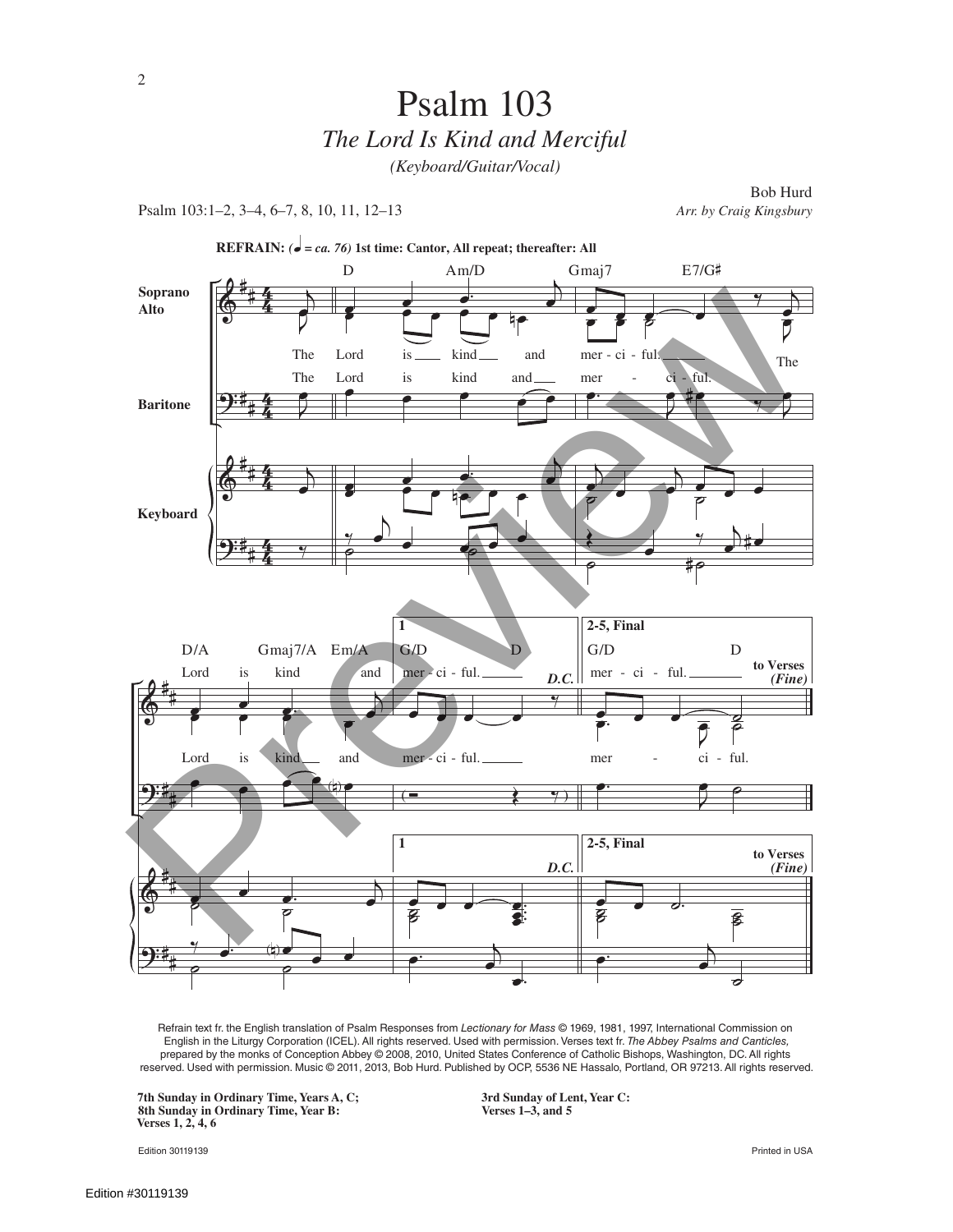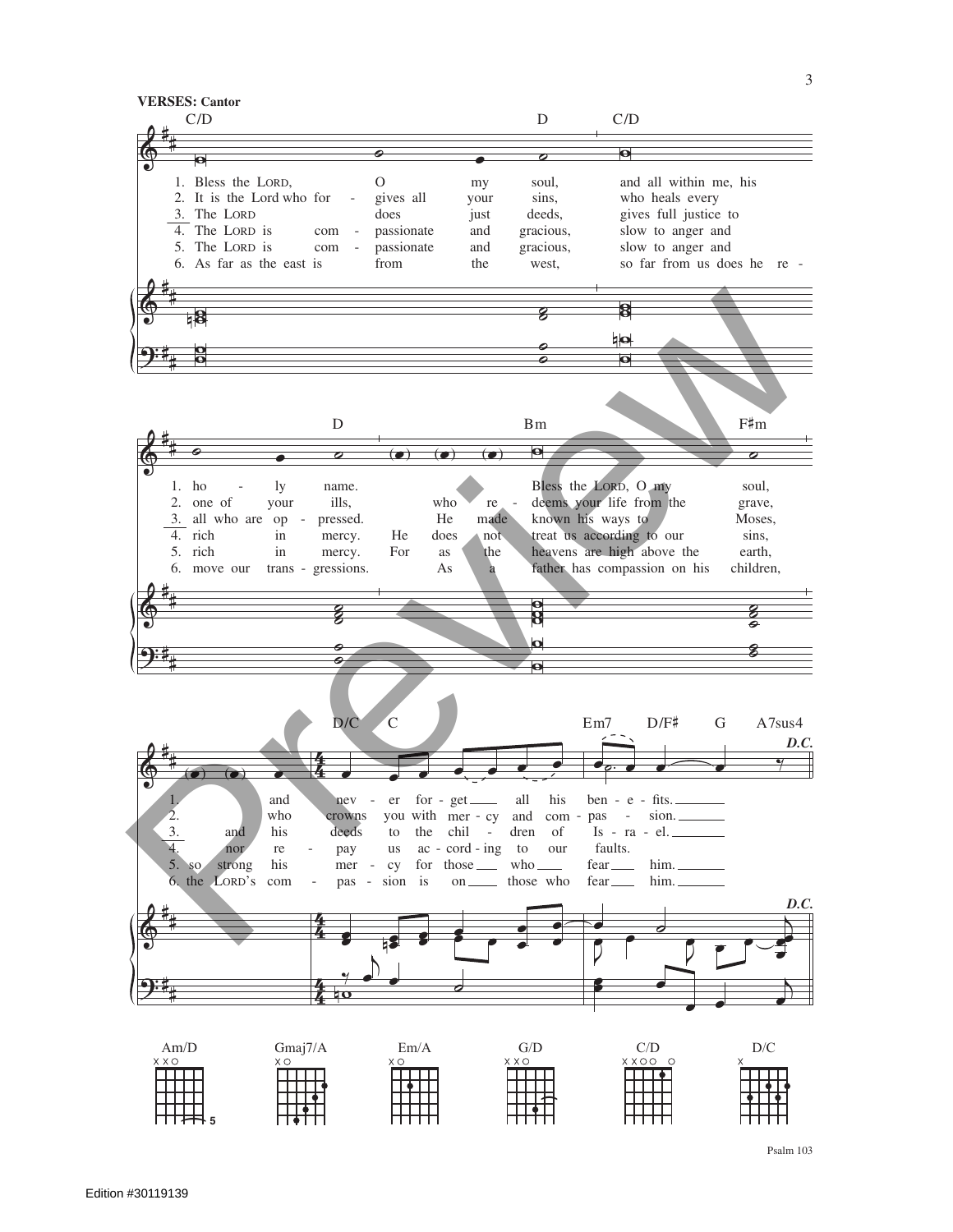# Psalm 103 *The Lord Is Kind and Merciful, Slow to Anger and Rich in Compassion (Keyboard/Guitar/Vocal)*

Psalm 103:1–2, 3–4, 9–10, 11–12 *Arr. by Craig Kingsbury*

Bob Hurd



Refrain text fr. the English translation of Psalm Responses from *Lectionary for Mass* © 1969, 1981, 1997, International Commission on English in the Liturgy Corporation (ICEL). All rights reserved. Used with permission. Verses text fr. *The Abbey Psalms and Canticles,* prepared by the monks of Conception Abbey © 2008, 2010, United States Conference of Catholic Bishops, Washington, DC. All rights reserved. Used with permission. Music © 2011, 2013, Bob Hurd. Published by OCP, 5536 NE Hassalo, Portland, OR 97213. All rights reserved.

**24th Sunday in Ordinary Time, Year A**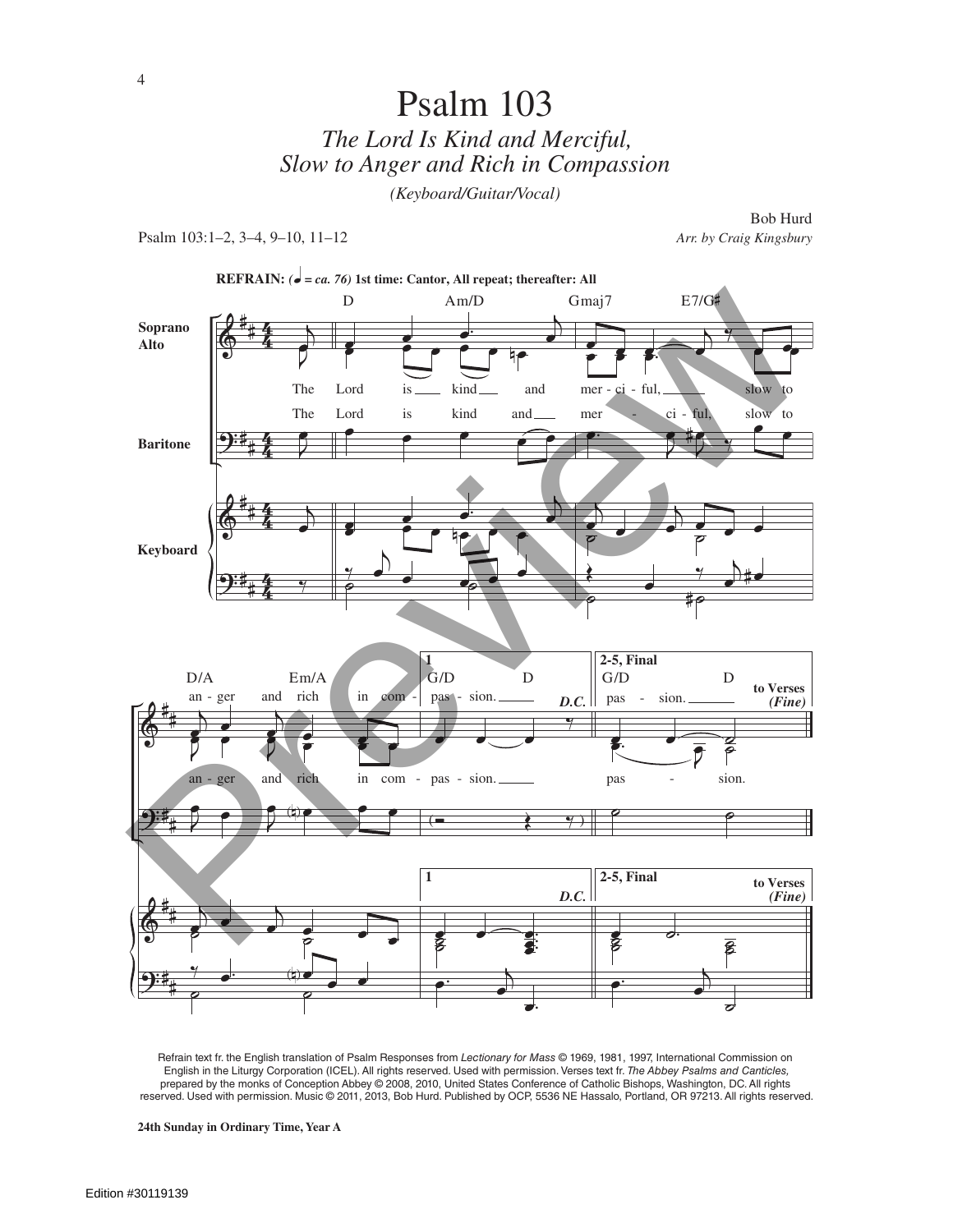

 $D/C$  $Am/D$  $Em/A$  $G/D$  $C/D$  $X$   $X$   $C$  $X$   $\Omega$  $X$   $O$   $O$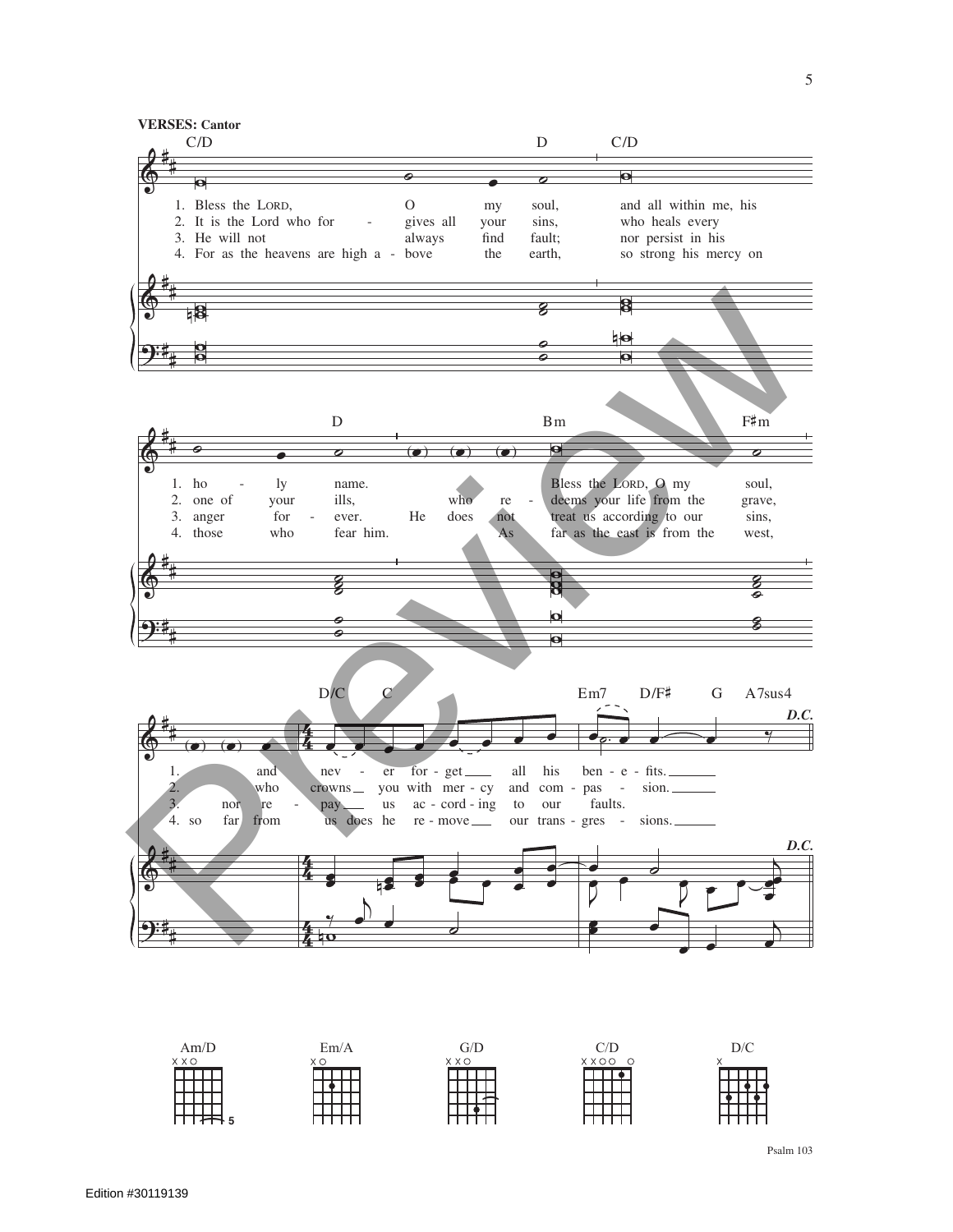# Psalm 103 *The Lord Is Kind and Merciful The Lord Is Kind and Merciful, Slow to Anger and Rich in Compassion*



© 2011, 2013, Bob Hurd. Published by OCP, 5536 NE Hassalo, Portland, OR 97213. All rights reserved.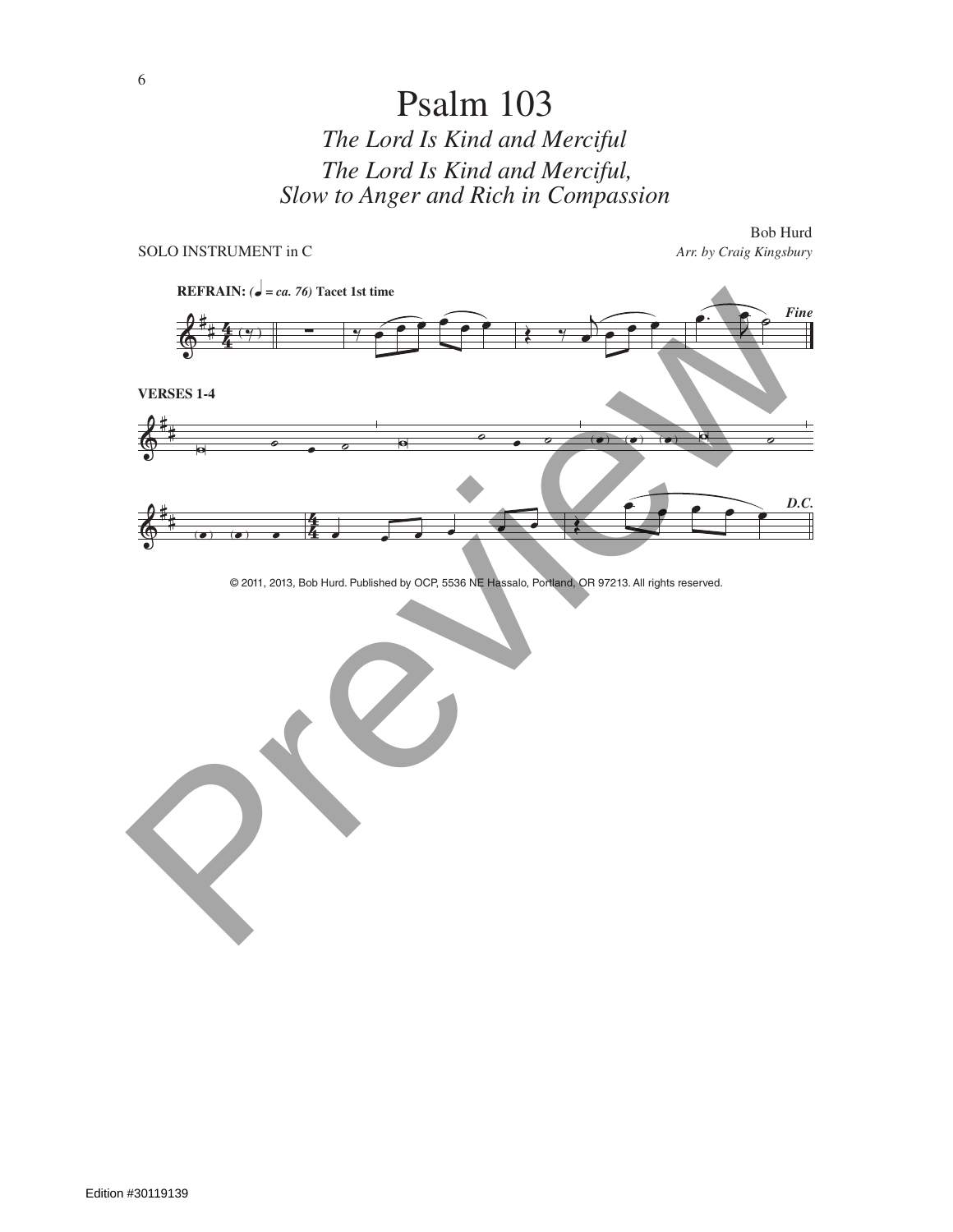

### *Assembly Edition*